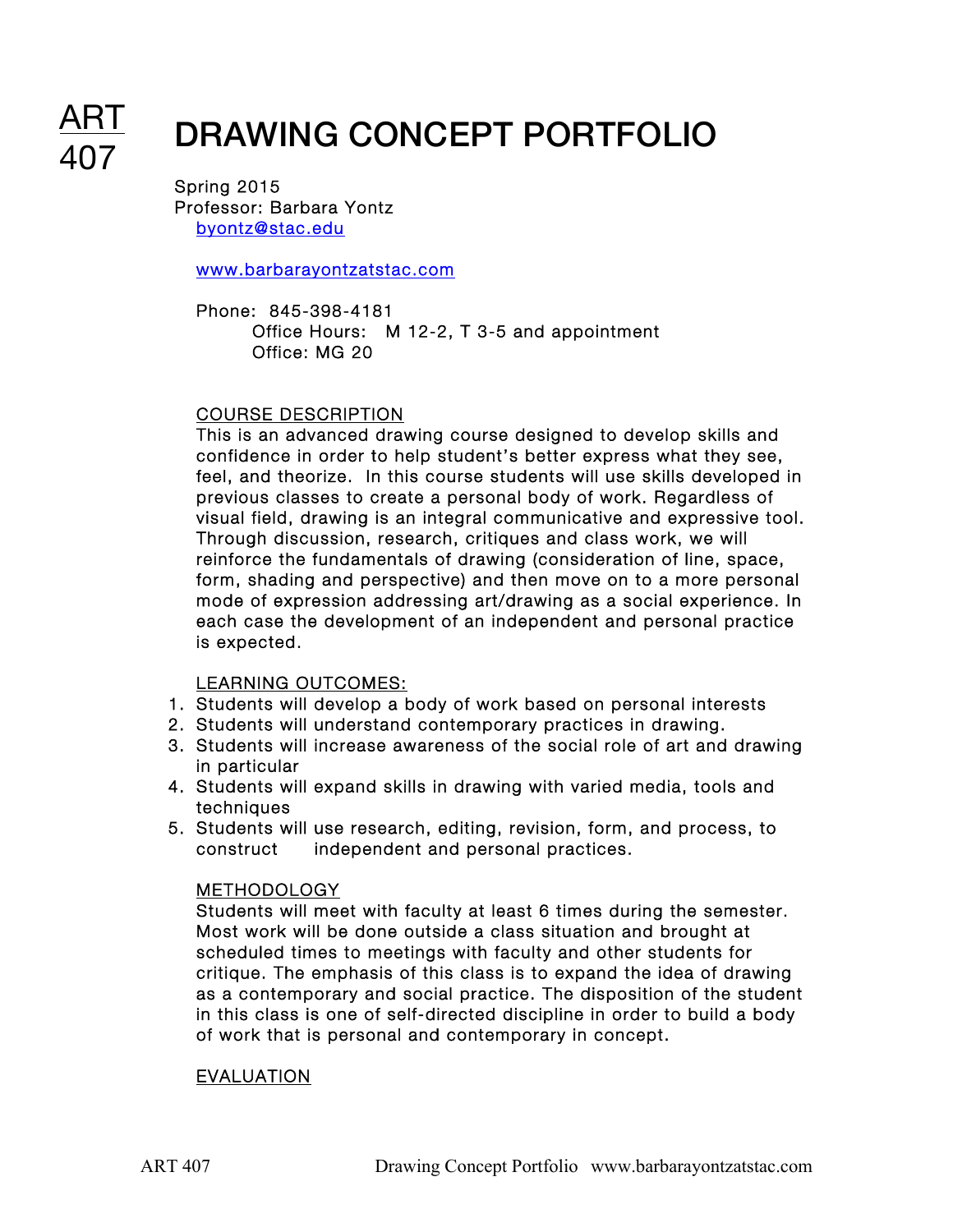- 1. Two concept drawings as assigned. Grade will include evidence of ideation in sketchbook, research and finished drawing. 20%
- 2. Writing assignments, which include artist papers, museum paper and final expanded artist statement. 20%
- 3. Formal proposal as assigned. 20%
- 4. Artistic production of drawings for final portfolio. This grade includes actual production, evidence of process including sketchbook development, research, etc. 40%

Attendance is essential. In this case it amounts to meeting at assigned times and in individual meetings with instructor.

Incomplete: A grade of incomplete may be granted to students who have suffered serious personal illness or critical, emergency circumstances during the academic term, resulting in failure to complete all assignments by the end of the quarter. Please refer to the college catalog for additional information.

Grading: Project grades are based on the following criteria:

## **COMPREHENSIVE**

- Did you follow project instructions?
- Did you turn in ALL parts of a project on time?
- Did you complete the project according to the specific parameters: size, materials, style, etc?

• Did you produce the minimum required amount of work, or did you do more than required?

• If revised, did your revisions reflect a response to comments and build upon previous work?

## **COMPOSITION**

- Does your drawing look intentional?
- Does your work show thoughtful and visually engaging use of space?
- Have you chosen media, color and imagery with care?

## CRAFT

• Does your work look professional? (is it making use of skills learned)

• Does your artwork demonstrate an ability to manipulate materials and skills? In this case, line, space (composition), shape, value, perspective for skills and pencil, charcoal, ink, collage, etc. for materials.

• Do you spend the time cleaning up the finished piece?

## **CONCEPT**

- Is there an idea behind your work?
- Does your process show evidence of numerous thumbnail sketches,
- drawings, research, and notes? (this will be in the sketchbook)

• Do your works grow and change from week to week in response to critiques?

• Can you clearly articulate the goal of your work, and do others see what you see?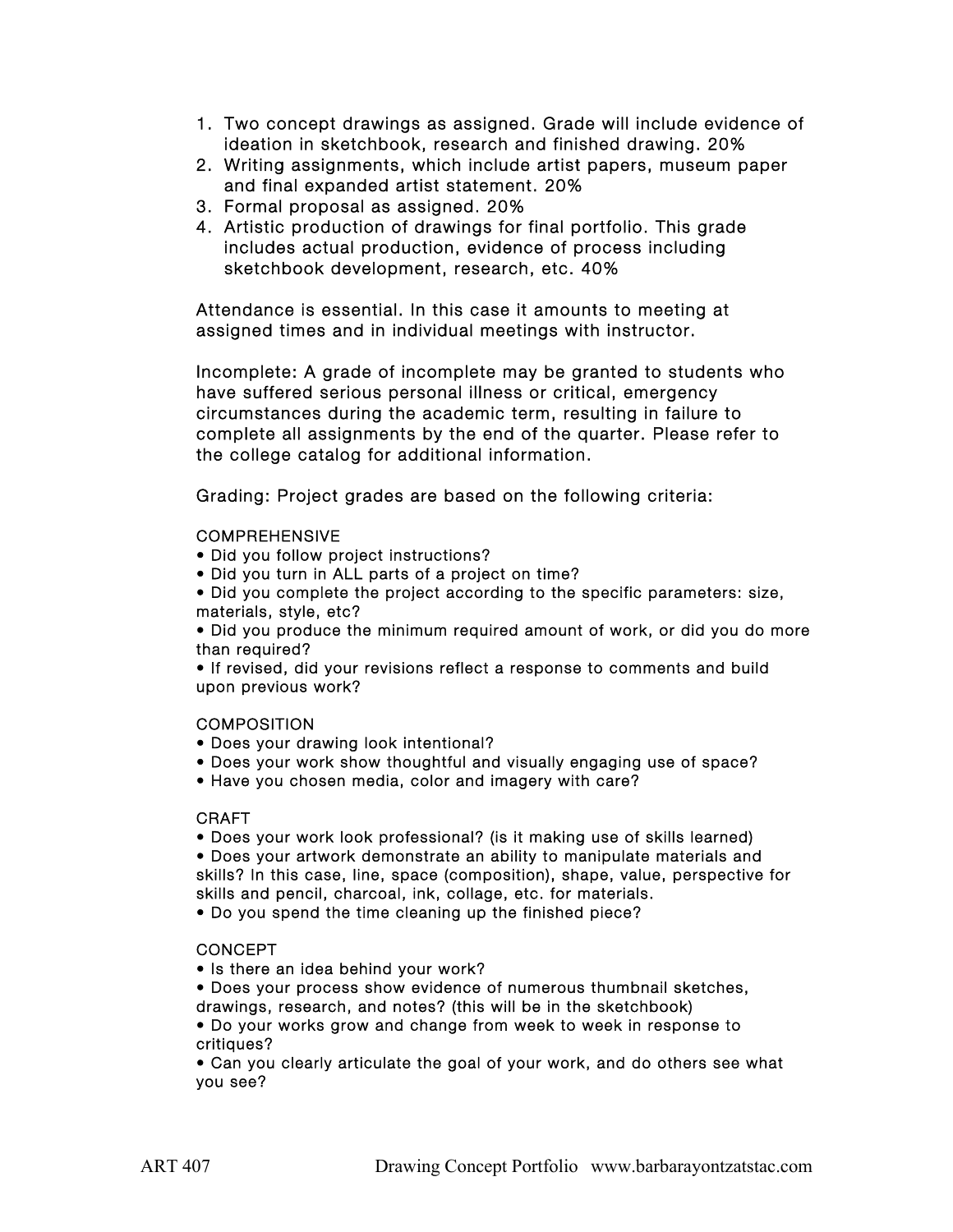#### **CRITIQUE**

- Can you talk and write sensibly about your work?
- Were you present for and active in critiques?
- Could you explain various design decisions in your work?
- Were your critical comments helpful in getting other students to see, understand, and improve their work?
- Do you use appropriate vocabulary when discussing artworks?

#### Students with Disabilities

Students requiring accommodations for a documented disability should notify the instructor before the end of the first week of class.

#### Academic Integrity

Academic Integrity, a commitment to honesty, fairness, respect, and responsibility, is the foundation of the learning process. All members of the St. Thomas Aquinas College community are held to the highest standards of academic honesty. While we recognize the participatory nature of education, we take academic integrity very seriously, and the College policy on academic dishonesty details consequences that can include dismissal from the College. That policy can be found in both the Student Handbook and the College Catalog.

As a student in this class, you must demonstrate your commitment to academic integrity by submitting work which originates in your own imagination, analytical faculties, or your own knowledge, which you have done yourself, and which represents your very best efforts. When appropriate, your work should be supplemented and supported by other sources; however, you must always insure that these sources are properly cited using the recommended documentation system.

## Electronic Use Policy

Faculty members at St. Thomas Aquinas College have the discretion to regulate the use of electronic devices in their classes, and students should not use such devices without the expressed consent of the professor. This policy covers cell phones, PDAs, laptop computers, or any other device the use of which might constitute a distraction to the professor or to the other students in the class, as determined by the professor. Students with documented disabilities should discuss the issue of laptop use with their professor at the beginning of the semester.

When a professor designates a time during which laptop computers may be used, they are only to be used at the discretion of the faculty member and in accordance with the mission of the college. Professors can develop specific and reasonable penalties to deal with violations of these general policies. For more extreme cases of classroom disruption, refer to the College's Disruptive Student Policy.

This course is posted on the class website. www.barbarayontzatstac.com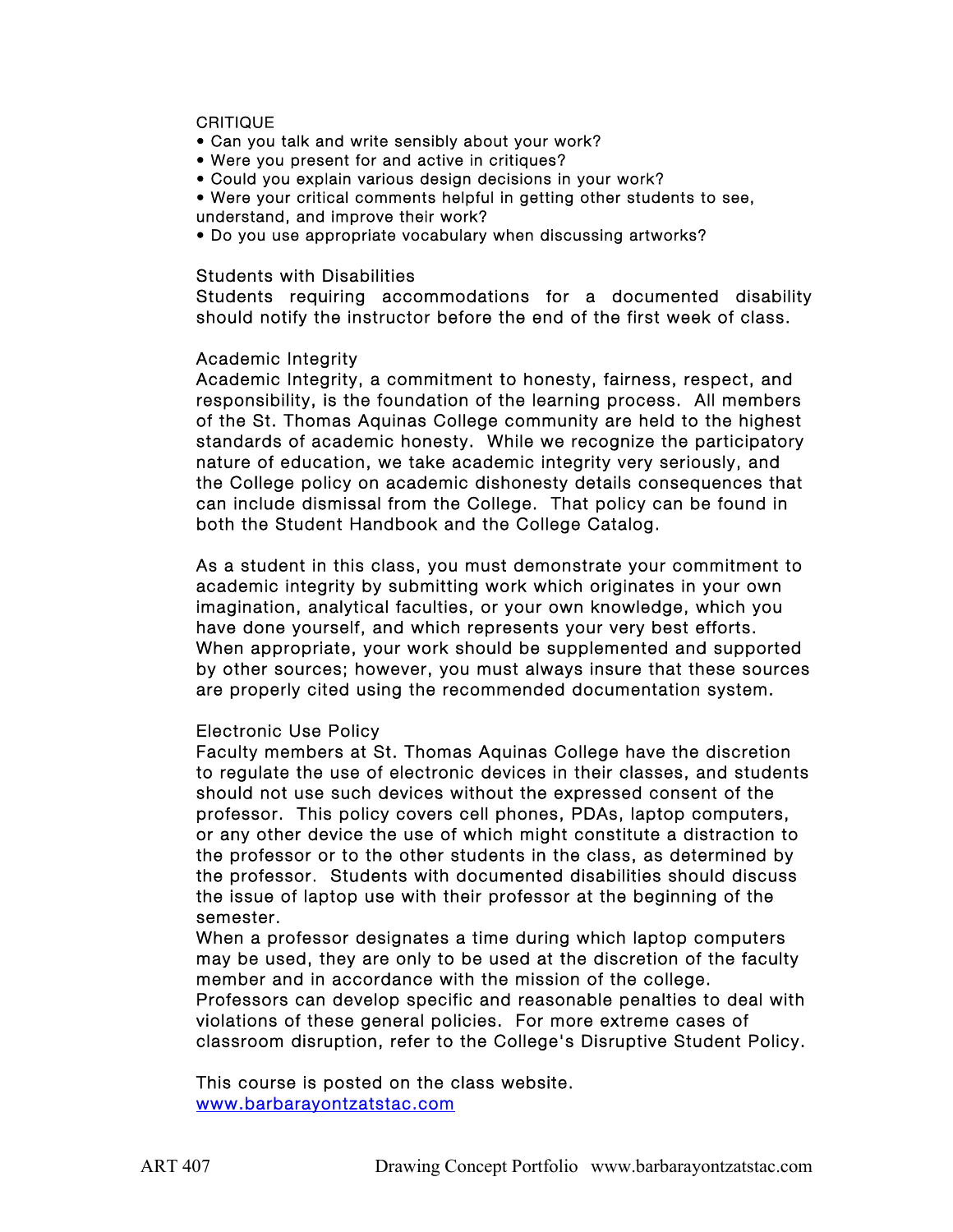# Formal Proposal

The formal proposal must be presented by the  $6<sup>th</sup>$  week of the semester. It may be adjusted once you begin working but the adjustments will be discussed and the proposal revised. Both student and professor will sign it as a contract. Your grade will be based on the criteria listed above as related to the work you have described here.

**Formal Proposal instructions:**

- a. State clearly what your intention for study is.
- b. This should include artists informing your work…. ideas, styles, materials, etc. Be prepared to have at least 3 artists with research information about each typed and ready to turn in.
- c. This should also include research information related to your project. For example: if you are doing drawings related to the environment or nature, your process should include environmental or specific research related to your subject.
- d. Books on theoretical issues should be read and researched with annotations and notes related to your project ready to present. I can help you with this.
- e. State clearly the subject of your investigation
- f. State clearly the number of drawings you plan to produce including materials to be used. Each student should plan to do at least 5 finished works. This number can be adjusted once we see what you are doing.

# **SEMESTER SCHEDULE:**

Students enrolled in Drawing III are welcome to attend all Drawing II classes but are not required to do so.

Students are required to meet at assigned times as listed below.

**January 21 Week One**-- In class you will work on an arrangement of paper bags. Your composition must include at least three of the bags arranged consciously. I will be looking at how you used line, value, perspective and choices for composition.

**Week One to Three** January 21-February 11 Homework: complete Concept Drawing 1 Due February 11 Please note sketchbook expectations for preparation for final drawing.

Work on proposal. See instructions on syllabus. Artists, ideas, research and drawing. Artist Paper 1 due February 11.